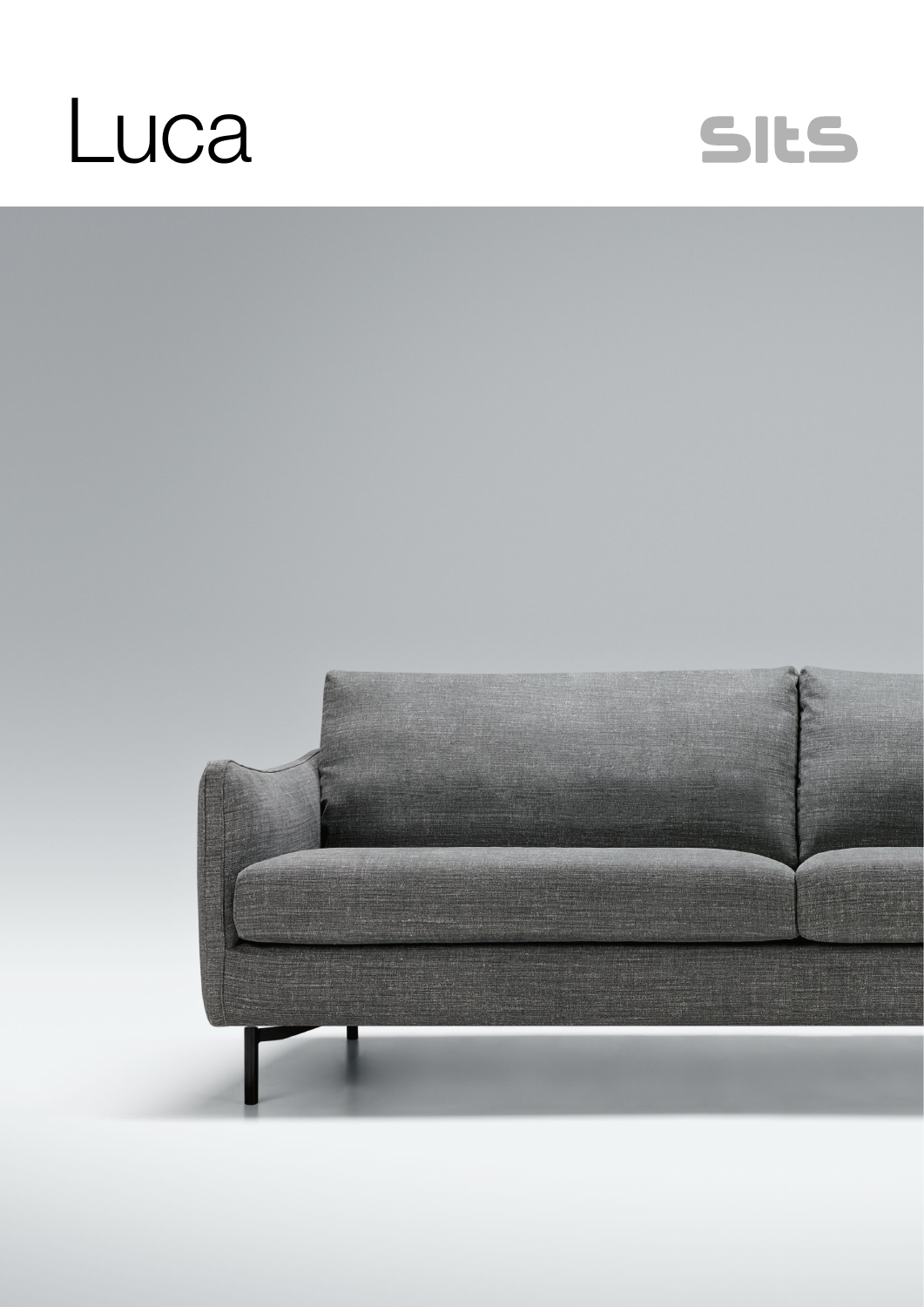# Luca











armchair





2 seater





set 4 right / or left 2,5 seater left / or right + divan right / or left





set 5 right / or left 2 seater left / or right + divan right / or left

### modular system



### elements of the modular system



2 seater left / or right



2 seater without armrests



2,5 seater left / or right



2,5 seater without armrests